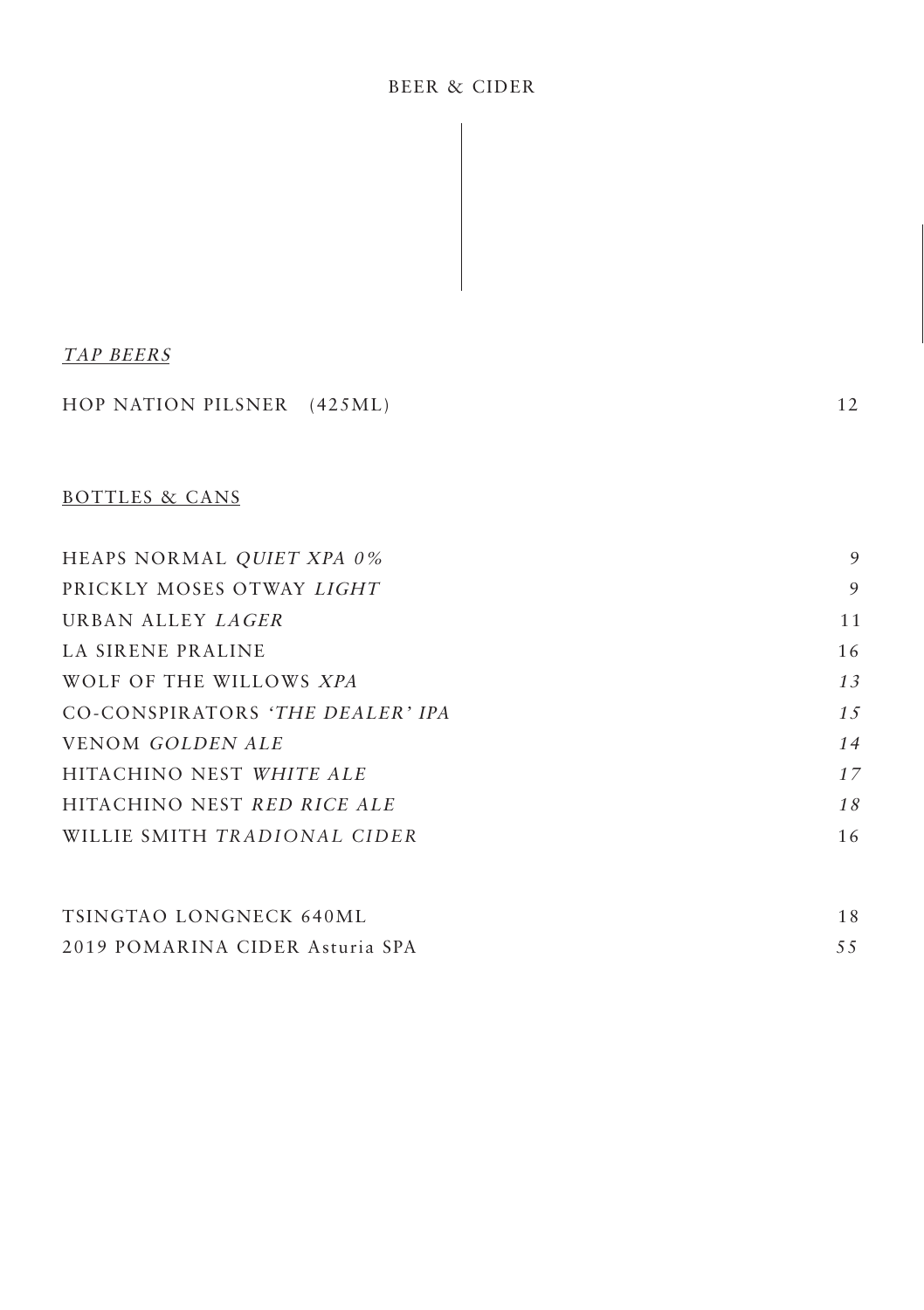# COCKTAILS

# STIFF & BOOZY

| FROM THE ABYSS                                                | 2.3 |
|---------------------------------------------------------------|-----|
| BOURBON, MONTENEGRO, SWEET VERMOUTH, CACAO & BLACK TEA        |     |
| PALE PARROT                                                   | 22  |
| WHEAT VODKA, AQUAVIT, YELLOW CHARTREUSE, YUZUCELLO, CHAMOMILE |     |
| DANGEROUS LIAISON                                             | 27  |
| TESSERON COGNAC, CALVADOS, OYSTER SHELL GIN, SWEET VERMOUTH   |     |

#### TALL & FIZZY

| SAKE & LEMONGRASS                                       | 22  |
|---------------------------------------------------------|-----|
| MELBOURNE SAKE, MEZCAL, LIME, LEMONGRASS SODA           |     |
| MANDARIN & MRYTLE                                       | 21  |
| LEMON MRYTLE GIN, CAMPARI, FINO, MANDARIN SODA          |     |
| PEACH & VINEGAR                                         | 21  |
| JAPANESE WHISKY, ALMOND, GRENACHE & PEACH SHRUB, SODA   |     |
| NEW YORK SOUR                                           | 2.4 |
| BOURBON, CYNAR, SALTED QUINCE, LEMON, PINOT NOIR        |     |
| SOMETHING CONTEMPORARY                                  |     |
| MARY LOU                                                | 22  |
| GIN, APEROL, LEMON, STRAWBERRY & RIESLING CORDIAL, MINT |     |
| LEMONGRASS DAIQUIRI                                     | 21  |
| CUBAN RUM, MADEIRA, LIME, LEMONGRASS CORDIAL            |     |
|                                                         |     |

LIMEWIRE GAMBIT 22 TEQUILA, PASTIS, LIME, GREEN APPLE & JALAPENOS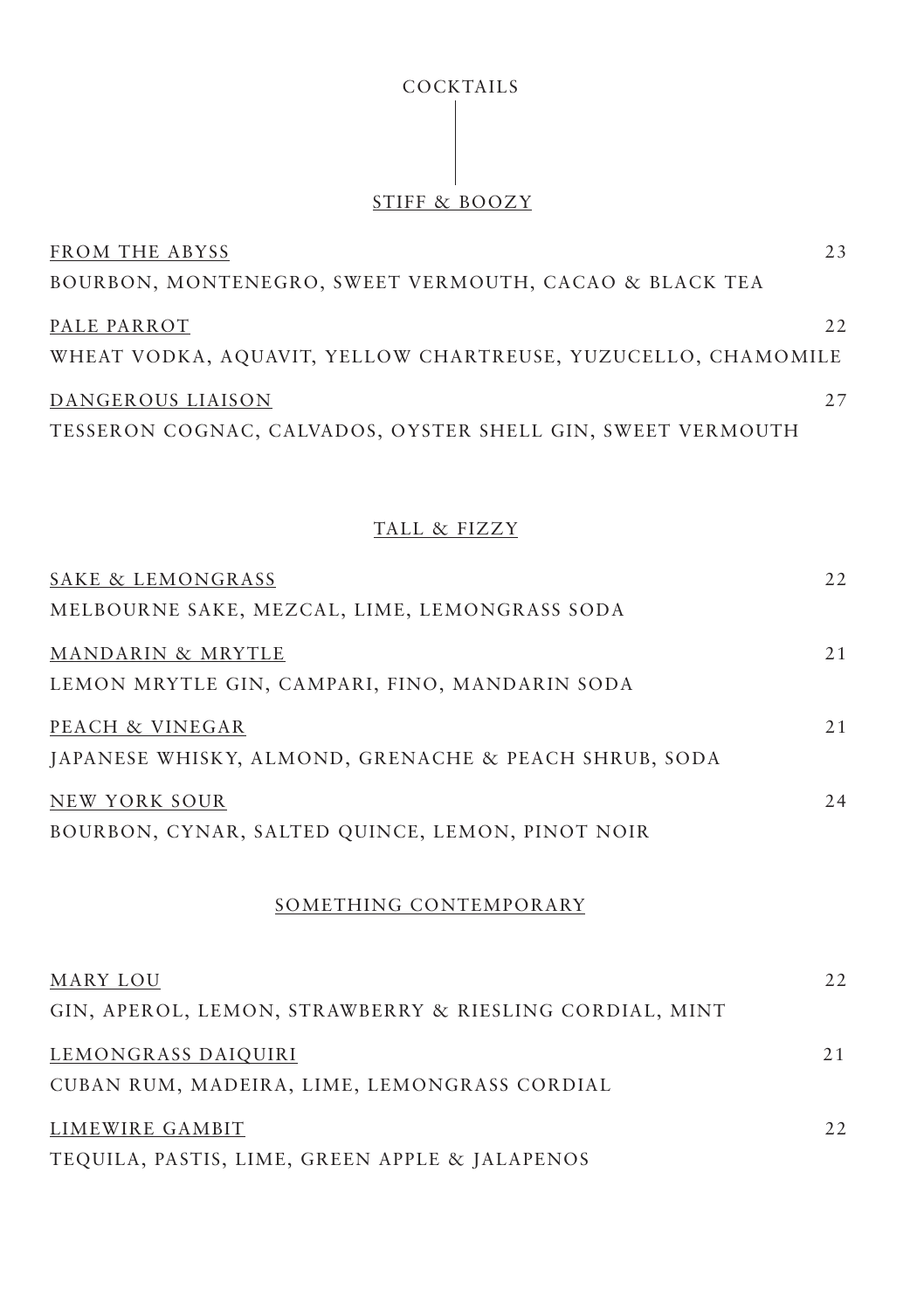# COCKTAILS

# PREMIUM CLASSICS

#### DESSOUS GIN MARTINI

 NEVER NEVER TRIPLE JUNIPER, HOUSE BLEND VERMOUTH, ORANGE & BOSTON BITTERS, ABSINTHE RINSE

*Served from the freezer, garnished with lemon zest*

| OLD FASHIONED                                                   | 48 |
|-----------------------------------------------------------------|----|
| DIPLOMATICO NO.1, DOS MADERAS 5+5, GRAPEFRUIT OLEO, EL JOLGORIO |    |
| MEZCAL FLOAT, WALNUT BITTERS                                    |    |
| TIPPERARY                                                       | 44 |
| REDBREAST 12, GREEN CHARTREUSE, ANTICA FORMULA, PEATED WHISKY   |    |
| OVERPROOF GIMLET                                                | 33 |
| FOUR PILLARS NAVY, HOUSE MADE GINGER & RIESLING CORDIAL         |    |

#### 0% ABV

| MANDARIN SODA                                                        | 9  |
|----------------------------------------------------------------------|----|
| APPLE & JALAPENOS SODA                                               | 9  |
| CELERY & PASSIONFRUIT SODA                                           | 9  |
| LEMON & ALMOND<br>0% AMARETTI, LEMON CORDIAL, CRANBERRY              | 14 |
| DRY & LEMONGRASS<br>0% DRY VERMOUTH, LEMONGRASS, DRY GINGER, BITTERS | 14 |

26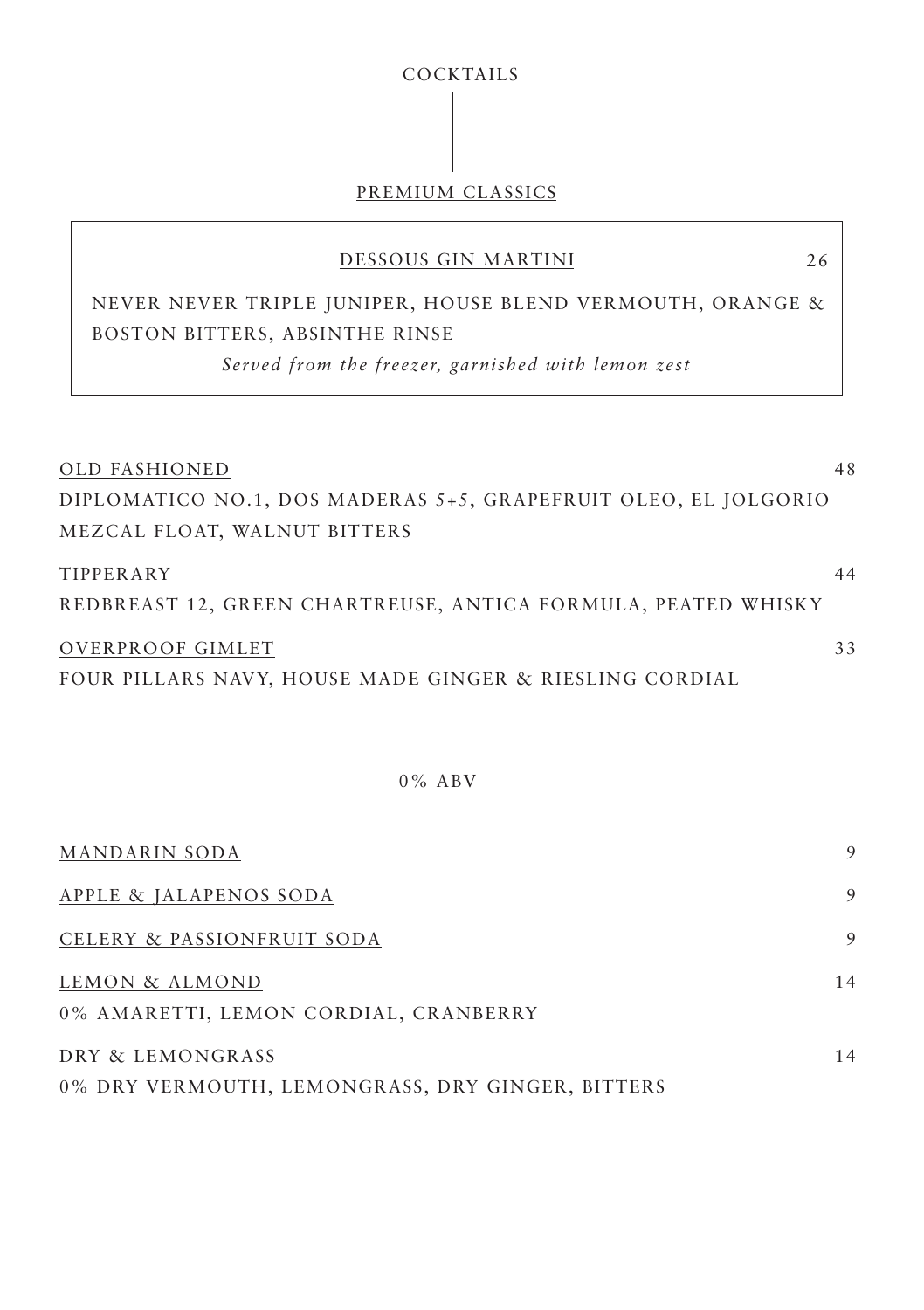#### WINE BY THE GLASS

## WE ALWAYS HAVE SOMETHING ELSE OPEN- ASK US!

In association with the Melbourne Food & Wine Festival, Dessous is celebrating the amazing beverages created here in Victoria. Be it Wine, Spirits, Liquers or Beer, there are world class products made here in our backyard. On these pages page you will find a selection of Victorian Wines that are being poured by the glass.

#### BUBBLES 125ML

| NV | FIZZ PROSECCO King Valley VIC          |    |
|----|----------------------------------------|----|
| NV | DUVAL LEROY BRUT RESERVE Champagne FRA | 29 |

#### APERITIF 75ML

| NV. | PENNYWEIGHT 'CONSTANCE' FINO Beechworth VIC    | 12 |
|-----|------------------------------------------------|----|
| NV. | CAYETANO PALO CORTADO JEREZ SPA                | 16 |
| NV. | DELGADO 'LA GOYA' ZULETA MANZANILLA Jerez SPA  | 14 |
| NV. | LUIS PEREZ CABERUBBIA 'SACA IV' FINO Jerez SPA | 18 |
| NV. | HENRIQUES & HENRIQUES SERCIAL 10YR Madeira POR | 18 |

#### WHITE 150ML

| 17 |
|----|
| 14 |
| 16 |
| 14 |
| 17 |
| 18 |
|    |

#### SKIN CONTACT 150ML

| 2021 ARFION 'FEVER' PINOT GRIS BLEND Yarra Valley VIC |  |  |  |  |  |
|-------------------------------------------------------|--|--|--|--|--|
|                                                       |  |  |  |  |  |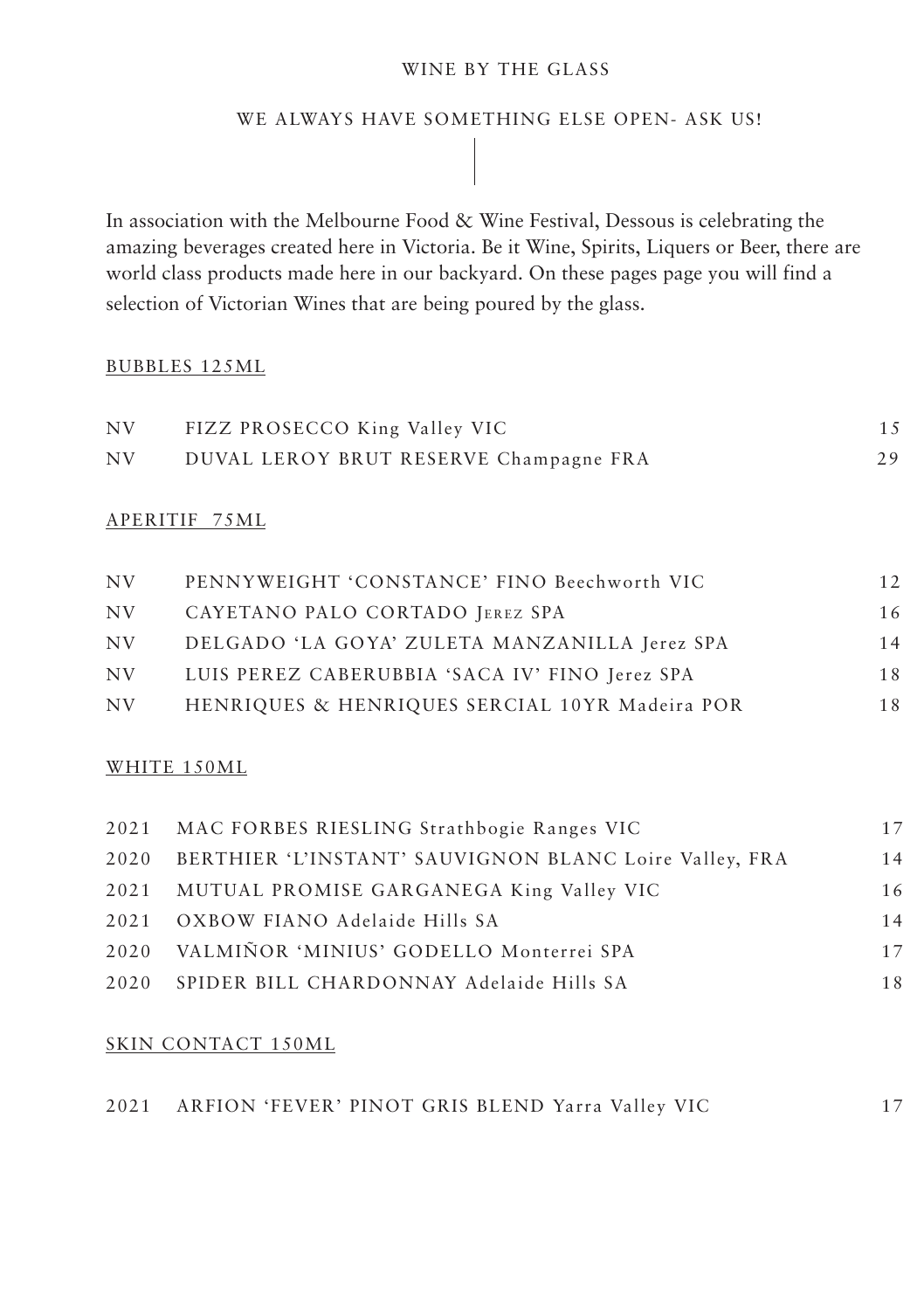### WINE BY THE GLASS

#### ROSE 150ML

| 2021 SCORPO ROSE Mornington Peninsula VIC |  |
|-------------------------------------------|--|
|-------------------------------------------|--|

#### RED 150ML

| 2021 LIGHTFOOT 'MYRTLE POINT' PINOT NOIR Gippsland VIC     | 18  |
|------------------------------------------------------------|-----|
| 2018 DOMAINE ARLAUD BOURGOGNE Morey-Saint-Denis FRA        | 32  |
| 2020 GAVOTY 'LA CIGALE' MERLOT Cabasse FRA                 | 16  |
| 2019 CANTINA MARGO SANGIOVESE Umbria ITA                   | 2.3 |
| 2020 THE LOST PLOT SHIRAZ Grampians VIC                    | 16  |
| 2019 FIGHTING GULLY ROAD CABERNET SAUVIGNON Beechworth VIC | 17  |

# DESSERT WINE AND FORTIFIED'S (60ML)

|      | 2010 MOUNT AVOCA CORDON CUT SAUV BLANC Pyrenees VIC (90ml) | 18  |
|------|------------------------------------------------------------|-----|
| NV — | MORRIS CLASSIC MUSCAT RUTHERGLEN VIC                       | 12. |
|      | 2016 SIMAO & CO VINTAGE FORTIFIED Glenrowan VIC            | 14  |
|      | NV ROMATE PX Jerez SPA                                     | 12. |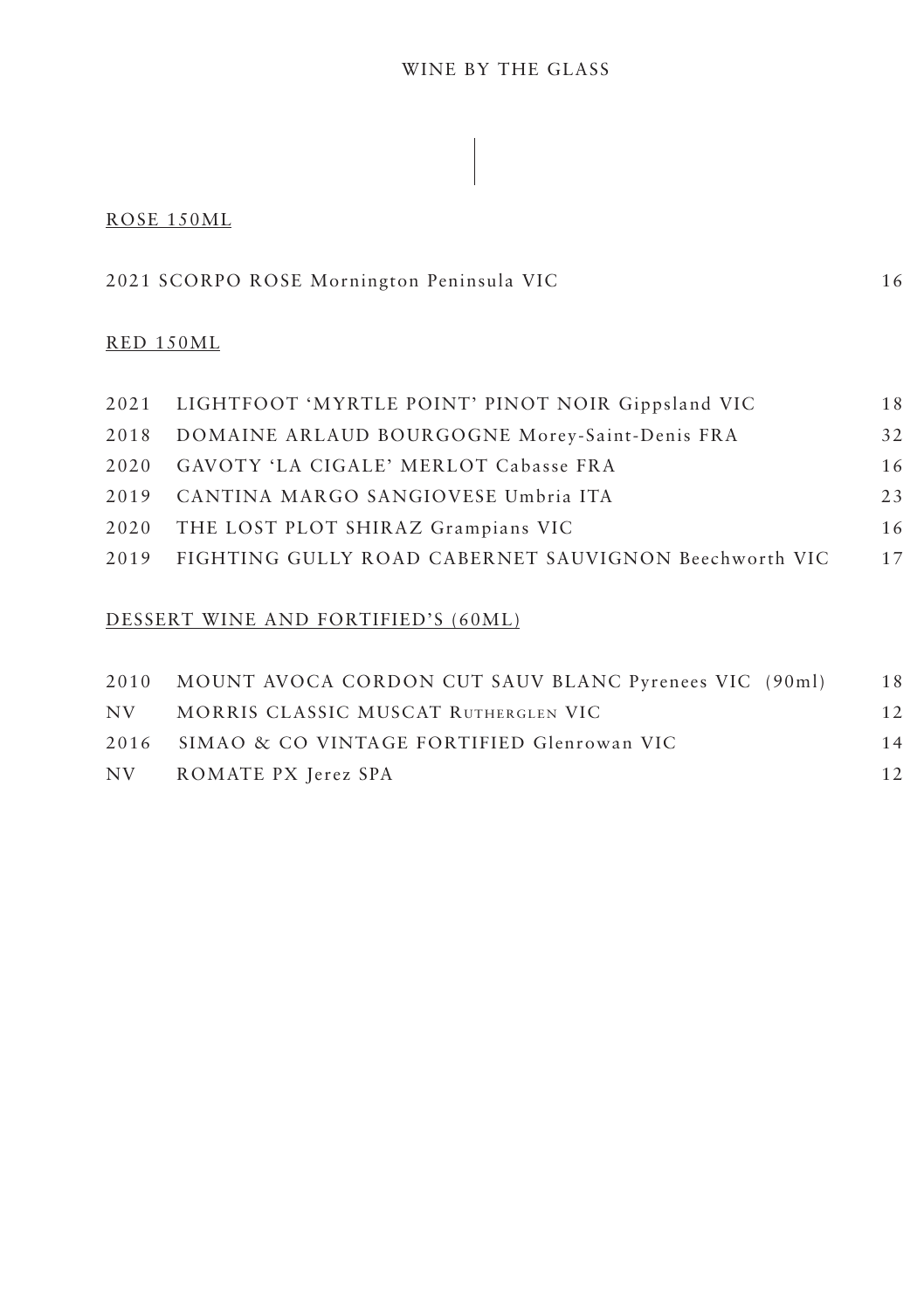# SPARKLING

| FIZZ PROSECCO King Valley VIC                     | 70  |
|---------------------------------------------------|-----|
| 2020 MALLALUKA PET NAT Hilltops NSW               | 75  |
| PATRICE COLIN PET NAT Loire Valley FRA            | 90  |
| HOLLY'S GARDEN SPARKLING Whitlands VIC            | 88  |
| JO LANDRON 'ATMOSPHERES' CREMANT Loire Valley FRA | 110 |
|                                                   |     |

## **CHAMPAGNE**

| NV -    | DUVAL LEROY 'BRUT RESERVE' Vertus FRA            | 170  |
|---------|--------------------------------------------------|------|
| $N_{V}$ | CHARTOGNE TAILLET 'SAINTE ANNE' Merfy FRA        | 180  |
| NV -    | VINCENT COUCHE 'ELEGANCE' Cote De Bar FRA        | 2.15 |
|         | NV LARMANDIER BERNIER 'LONGITUDE' BDB Vertus FRA | 270  |
| NV.     | PIERRE PAILLARD GRAND CRU ROSE Bouzy FRA         | 260  |

# ALTERNATIVE FORMAT

# HALF BOTTLES

| NV. | BONNAIRE GRAND CRU BLANC DE BLANC Champagne FRA       | 9.5 |
|-----|-------------------------------------------------------|-----|
|     | 2020 POOLEY 'BUTCHERS HILL' CHARDONNAY Richmond TAS   | 75  |
|     | 2020 CLARENCE HOUSE 'ESTATE' PINOT NOIR Cambridge TAS | 62  |

## MAGNUMS

| NV J.M SELEQUE 'SOLESSENCE' Champagne FRA                   | 320  |
|-------------------------------------------------------------|------|
| 2017 GOOD INTENTIONS RIESLING Mount Gambier SA              | 160  |
| 2019 MAC FORBES 'WOORI YALLOCK' CHARDONNAY Yarra Valley VIC | 220  |
| 2015 DOMAINE ROLET PINOT NOIR Jura FRA                      | 2.50 |
| 2016 NATACHA CHAVE 'ALEOFANE' SYRAH Croze Hermitage FRA     | 210  |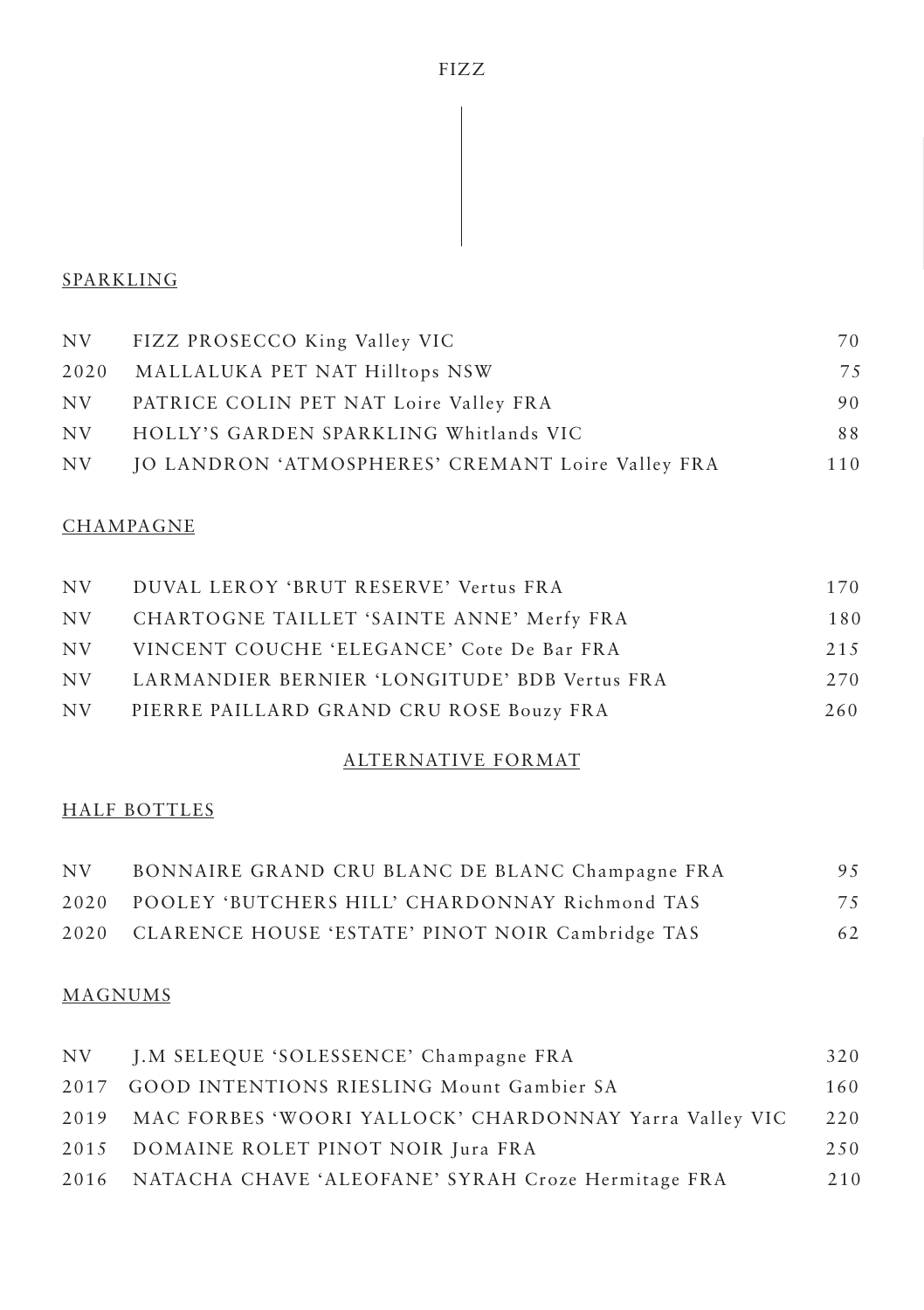### WHITE

## RIESLING & FRIENDS

|      | 2018 VINE MIND RIESLING Clare Valley SA                | 67  |
|------|--------------------------------------------------------|-----|
| 2021 | MAC FORBES SPRING RIESLING Strathbogie Ranges VIC      | 82  |
| 2020 | DR. BURKLINWOLF 'HOMMAGE A LUISE' KABINETT Pfalz GER   | 90  |
| 2019 | CLEMENSBUSCH 'VOM ROTEN SCHIEFER' RIESLING Mosel GER   | 135 |
|      | 2019 ARNDORFER 'STRASSER WEINBERGE' GRUNER Kamptal AUT | 105 |
| 2021 | REED 'SPRING CREEK' SEMILLON Jan Juc VIC               | 75  |
| 2018 | DOMAINE MITTNACHT PINOT BLANC/AUXERROIS Alsace FRA     | 82  |
| 2021 | PROTERO AROMATICO Adelaide Hills SA                    | 75  |

# THE BLANCS

|      | 2020 BERTHIER 'L'INSTANT' SAUVIGNON BLANC Loire Valley, FRA   | 68   |
|------|---------------------------------------------------------------|------|
|      | 2021 CORYMBIA CHENIN BLANC Swan Valley WA                     | 86   |
|      | 2018 TERRE DE L'ELU CHENIN, SAUVIGNON, GROLLEAU St. Aubin FRA | 105  |
| 2013 | BAUMARD 'CLOS DU PAPILLON' CHENIN BLANC Savennieres FRA       | 160  |
| 2019 | MOUNT MARY 'TRIOLET' SAUV BLANC BLEND Yarra Valley VIC        | 180  |
| 2018 | CHAMPAULT 'CLOS DU ROI' SAUVIGNON BLANC Sancerre FRA          | 10.5 |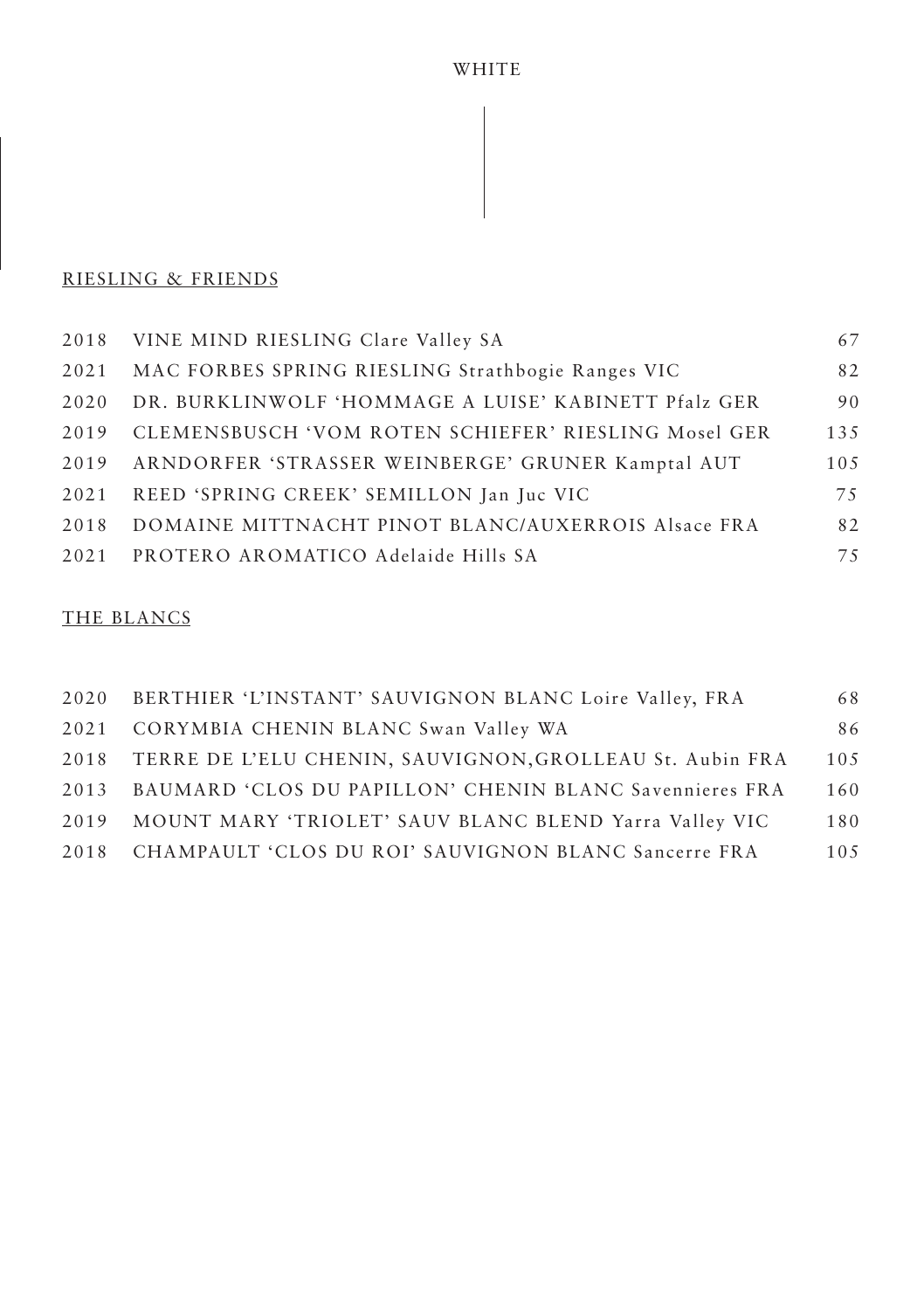WHITE

# LESSER KNOWN GEMS

| 2019 | DOMAINE DE L'ECU MELON DE BOURGOGNE Muscadet FRA     | 9.5 |
|------|------------------------------------------------------|-----|
| 2020 | VALMIÑOR 'MINIUS' GODELLO Monterrei SPA              | 85  |
| 2019 | TENTENUBLO BLANCO MALVASIA BLEND Rioja SPA           | 85  |
| 2018 | DOMAINE DES HUARDS ROMORANTIN Cour-Cheverny FRA      | 92  |
| 2021 | ARC 'BLOCK 6' VIOGNER Gippsland VIC                  | 95  |
| 2019 | CORTA Y RASPA 'MIRAFLORES' PALOMINO Jerez SPA        | 98  |
| 2020 | DOMAINE DES ARDOISIÈRES 'SILICE' JACQUERE Savoie FRA | 110 |
| 2018 | CELLIER DE LA BARATERIE ALTESSE Savoie FRA           | 110 |
| 2020 | GUT OGGAU 'THEODORA' GRUNER BLEND Burgenland AUT     | 130 |
| 2015 | WINE FARM VINTAGE BLANC Gippsland VIC                | 140 |

#### OXIDATIVELY HANDLED & JURA VARIETALS

| 2020 CALLEJUELA PALOMINO Jerez SPA                             | 90  |
|----------------------------------------------------------------|-----|
| 2014 DOMAINE ROLET SAVAGNIN Cotes du Jura FRA                  | 130 |
| 2019 DOMAINE DE LA BORDE 'COTE DE CAILLOT' Arbois Pupillin FRA | 175 |
| 2019 CROIX & COURBET SAVAGNIN OUILLE Cotes du Jura FRA         | 160 |

### SOMETHING SAVOURY

| 2016 GERARD BERTRAND GRENACHE BLANC Languedoc-Roussillon FRA       | 62  |
|--------------------------------------------------------------------|-----|
| 2019 JEAN-PHILLIPE PADIE GRENACHE BLANC/MACABEU Roussillon FRA 115 |     |
| 2018 YERINGBERG MARSANNE/ROUSSANE Yarra Vallry VIC                 | 135 |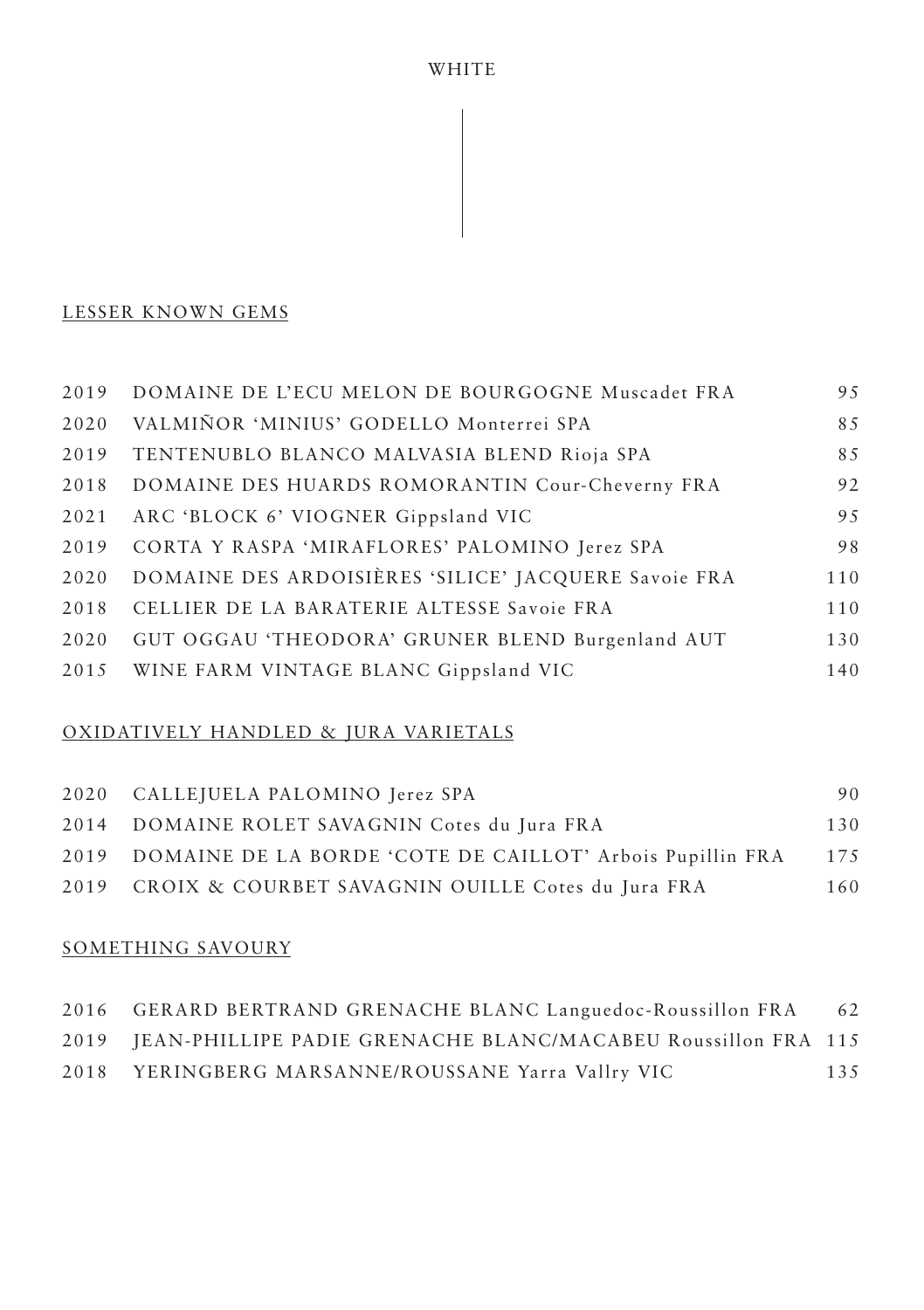## ITALIAN WHITES

| 2021 | OXBOW FIANO Adelaide Hills SA                      | 65  |
|------|----------------------------------------------------|-----|
| 2019 | TERRE DEI BUTH PINOT GRIGIO Treviso ITA            | 75  |
| 2021 | MUTUAL PROMISE GARGANEGA King Valley VIC           | 80  |
| 2020 | BERTRAND BESPOKE GRECO DI TUFO Harcourt VIC        | 82  |
| 2019 | SALVATORE MARINO CATARATTO Sicily ITA              | 90  |
| 2021 | CHALMERS VERMENTINO Heathcote VIC                  | 78  |
| 2020 | LUIGI BAUDANA 'DRAGON' CHARDONNAY BLEND Langhe ITA | 9.5 |
| 2020 | GIROLAMO RUSSO 'NERINA' ETNA BIANCO Sicily ITA     | 140 |

## NEW WORLD CHARDONNAY

| 2017 PRC Tumbarumba NSW                              | 75  |
|------------------------------------------------------|-----|
| 2020 SPIDER BILL Adelaide Hills SA                   | 90  |
| 2020 ARFION 'FULL MOON' Yarra Valley, VIC            | 100 |
| 2021 GARAGISTE LE STAGIAIRE Mornington Peninsula VIC | 85  |
| 2021 DORMILONA 'ESTATE' Margaret River WA            | 105 |
| 2017 VANGUARDIST Adelaide Hills SA                   | 120 |
| 2019 SANDHI 'CENTRAL COAST' Santa Barbara USA        | 140 |

#### WHITE BURGUNDY

| 2020 DOMAINE TAUPENOT-MERME ALIGOTE Morey-Saint-Denis FRA | 90  |
|-----------------------------------------------------------|-----|
| 2020 CAMILLE & LAURENT SCHALLER Chablis FRA               | 140 |
| 2015 JANOTBOS BOURGOGNE BLANC Cote De Beaune FRA          | 155 |
| 2018 DOM. DES ROUGES BOURGOGNE Haute Cote De Beaune FRA   | 135 |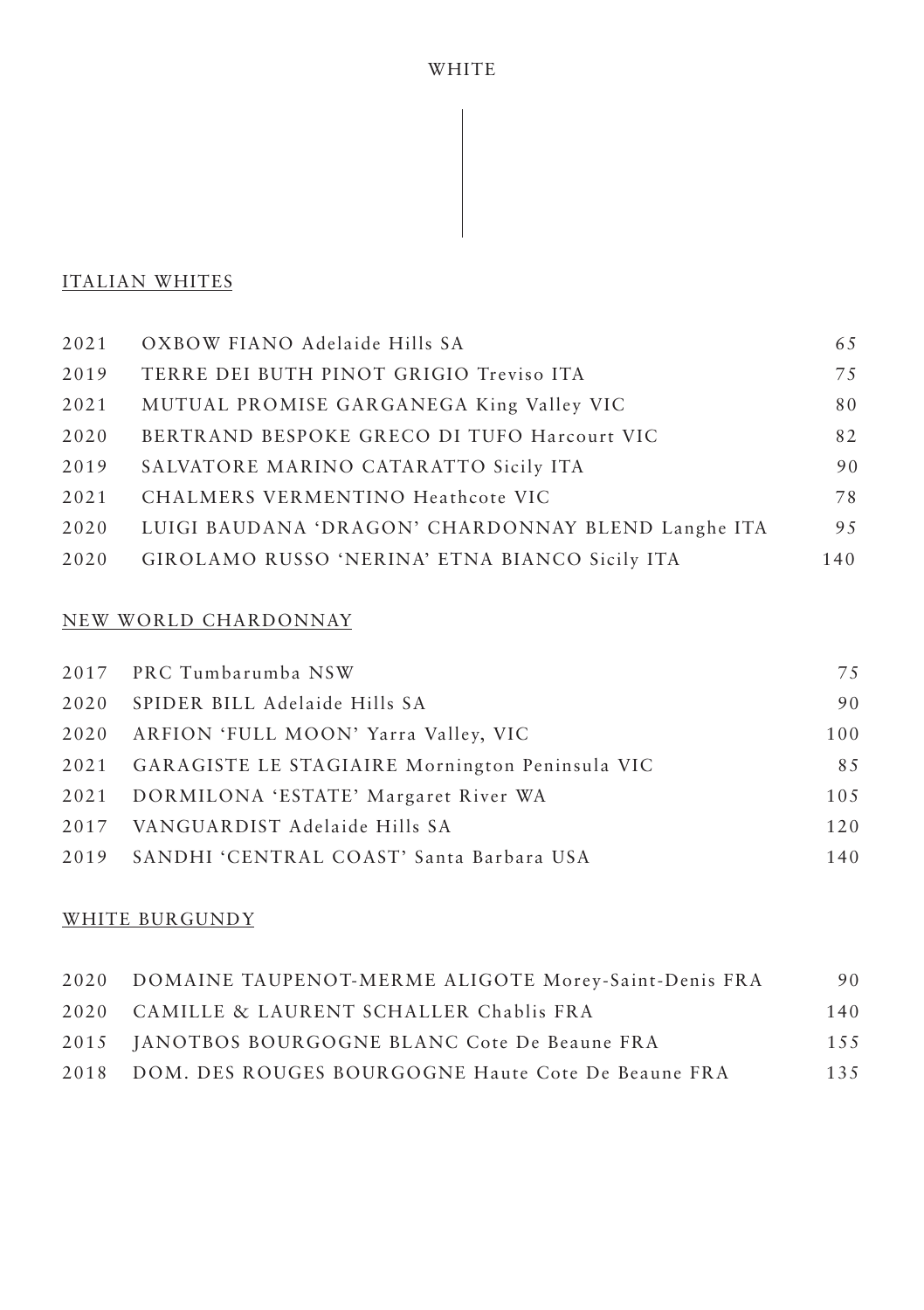### SKIN MACERATION WHITES

|      | 2021 ARFION 'FEVER' PINOT GRIS BLEND Yarra Valley VIC         | 82  |
|------|---------------------------------------------------------------|-----|
|      | 2020 AMRIT PINOT GRIS Mornington Peninsula VIC                | 8.5 |
| 2021 | DOMAINE SIMHA 'PAYSAN' CHARDONNAY BLEND Derwent Valley TAS 85 |     |
| 2021 | SOMOS 'NARANJITO' VERDELHO McLaren Vale SA                    | 68  |
| 2020 | FORADORI MANZONI BIANCO Trentino ITA                          | 100 |
| 2020 | PYRAMID VALLEY ORANGE PINOT GRIS BLEND North Canterbury NZ110 |     |
| 2021 | PATRICK SULLIVAN 'WATERSKIN' SEMILLON BLEND Baw Baw VIC       | 130 |

### PINK AND CHILLED RED

|      | 2021 SIGURD ROSE Barossa Valley SA                         | 73  |
|------|------------------------------------------------------------|-----|
| 2021 | SCORPO ROSE Mornington Peninsula VIC                       | 80  |
| 2020 | ALEGRE Y VALGAÑÓN X SCOTT WALSLEY CLARITO Rioja SPA        | 80  |
| 2019 | LA JASSE CASTEL 'TUTTI FRUTTI' ROSE Languedoc FRA          | 95  |
| 2020 | LES SABLONNETTES 'Ceci N'est Pas Un Rose' Loire Valley FRA | 82  |
| 2020 | DOMAINE PINCHINAT 'VENUS' Cotes De Provence FRA            | 90  |
| 2017 | RAVENSWORTH 'ROSÉ DE FLORETTE' Hilltops NSW                | 9.5 |
| 2020 | DOMAINE DU BAGNOL ROSE Cassis FRA                          | 140 |
| 2021 | VINTELOPER 'PARK WINE' GRENACHE (CHILLED RED) Riverland SA | 72  |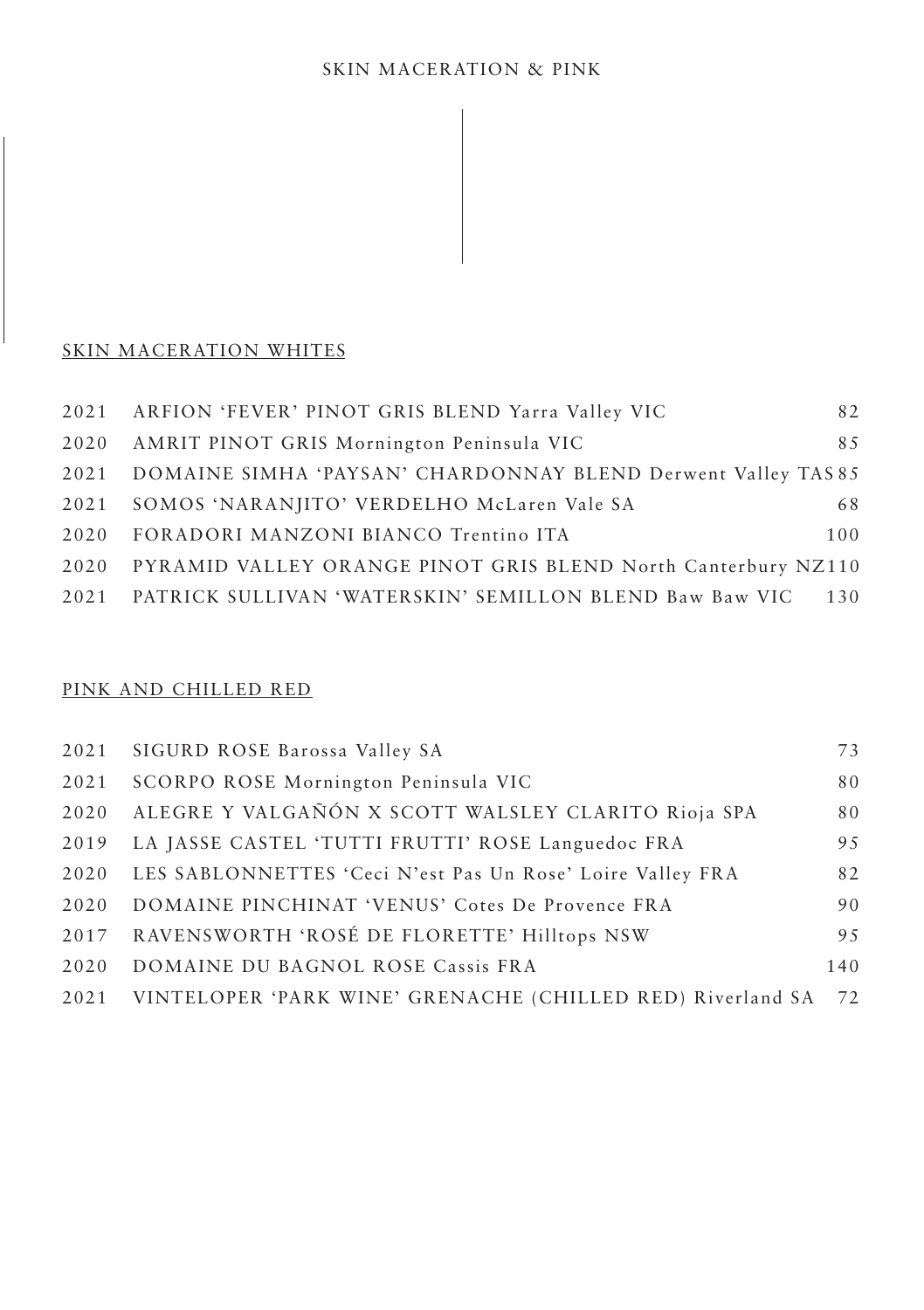# RED

# LIGHT AND BRIGHT

| 2020 THEVENET BROUILLY GAMAY Beaujolais FRA                | 95   |
|------------------------------------------------------------|------|
| 2020 BEL-AIR MORGON 'LES CHARMES' GAMAY Beaujolais FRA     | 10.5 |
| 2011 BEAUVERNAY 'LIEU DIT BEAUVERNAY' GAMAY Beaujolais FRA | 130  |
| 2021 FREDERICK STEVENSON CINSAULT Barossa Valley SA        | 78   |
| 2020 CLOS CIBONNE ROUGE TIBOUREN Provence FRA              | 12.5 |

## PINOT NOIR

| 2021 GARAGISTE 'LE STAGIAIRE' Mornington Peninsula VIC     | 80  |
|------------------------------------------------------------|-----|
| 2021 LIGHTFOOT 'MYRTLE POINT VINEYARD' Gippsland VIC       | 90  |
| 2020 COMBES 'IN THE DIRT' Yarra Valley VIC                 | 100 |
| 2019 TEN MINUTES BY TRACTOR 'DTH' Mornington Peninsula VIC | 120 |
| 2015 EASTERN PEAKE 'OB' TERROIR Ballarat VIC               | 160 |
| 2021 GENTLE FOLK 'VILLAGE' Adelaide Hills SA               | 100 |
| 2020 DOMAINE DE LA BORDE Arbois Pupillon FRA               | 180 |
| 2019 MOUNT MARY Yarra Valley VIC                           | 320 |

#### RED BURGUNDY

| 2018 DOMAINE ARLAUD 'OKA' BOURGOGNE Morey-St-Denis FRA  | 140 |
|---------------------------------------------------------|-----|
| 2019 LOUIS CHENU 1ER 'AUX CLOUS' Savigny-Les-Beaune FRA | 210 |
| 2019 DOMAINE COLLOTTE VILLAGE Chambolle-Musigny FRA     | 240 |
| 2019 CONFURON-GINDRE VOSNE ROMANEE Vosne-Romanee FRA    | 290 |
| 2015 LA POUSSE D'OR 1ER CRU CLOS D'AUDIGNAC Volnay FRA  | 350 |
|                                                         |     |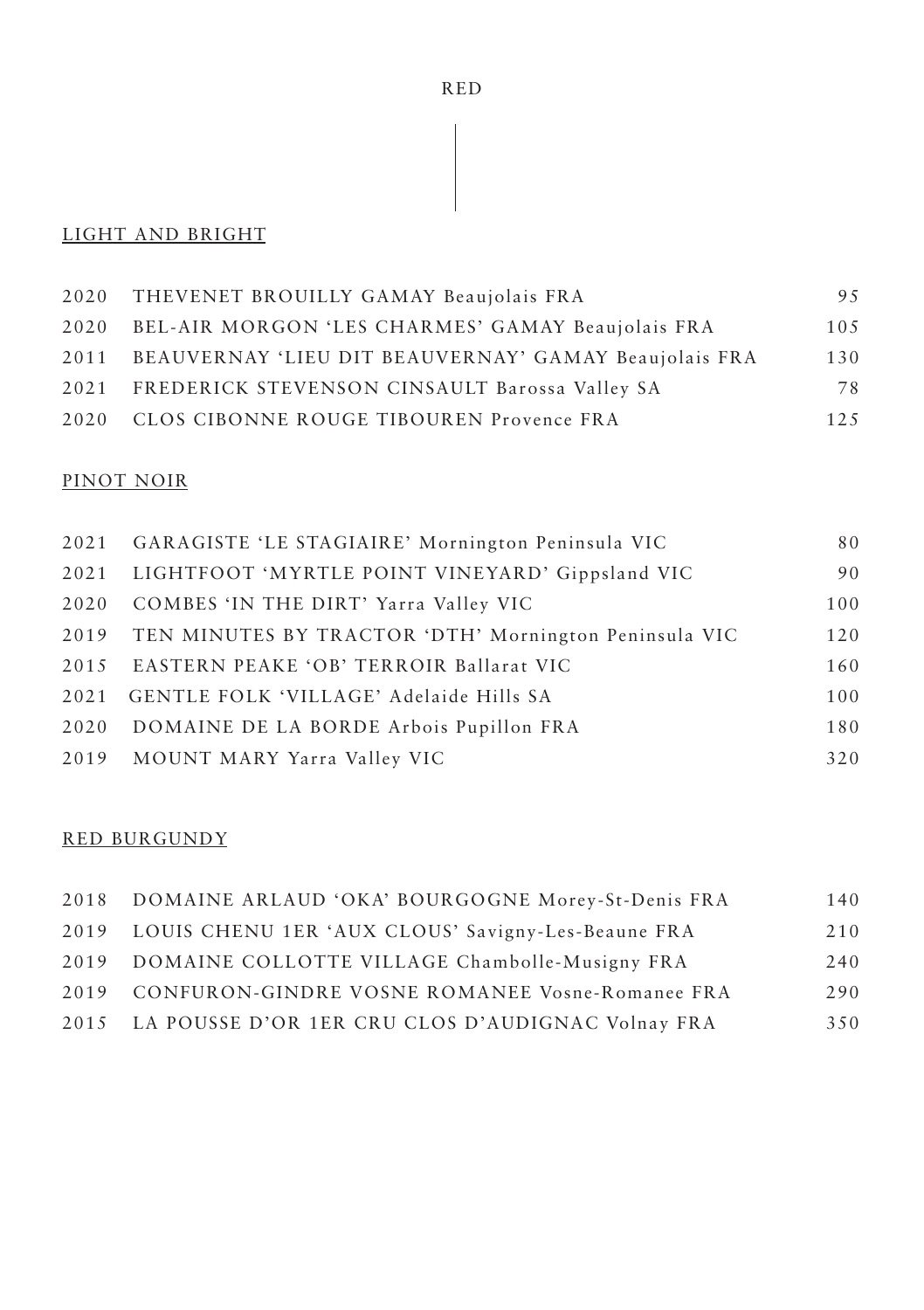# **EARTH & SPICE**

| 2019 | COSTERS DEL SIO TEMPRANILLO BLEND Lleida SPA                 | 67  |
|------|--------------------------------------------------------------|-----|
| 2021 | LATTA 'WILD WEST' RED BLEND Ballarat VIC                     | 75  |
| 2019 | FALL FROM GRACE CARIGNAN Langhorn Creek SA                   | 85  |
| 2020 | DOMAINE LAGUERRE 'EOS ROUGE' Cotes du Roussillon FRA         | 90  |
| 2019 | ARDOISIÈRES 'ARGILE' GAMAY BLEND Savoie FRA                  | 160 |
| 2019 | PEDRO PARRA 'IMAGINADOR' CINSAULT Itata CHL                  | 105 |
| 2018 | PRIELER 'JOHANNESHOHE' BLAUFRANKISH Burgenland AUT           | 100 |
| 2019 | GUT OGGAU 'JOSEPHINE' Burgenland AUT                         | 180 |
| 2020 | COUME DEL MAS 'SCHISTES' GRENACHE Collioure FRA              | 135 |
| 2019 | DOMAINE TEMPIER 'CLASSIQUE' MOURVEDRE BLEND Bandol FRA       | 170 |
|      | 2017 TERROIR AL LIMIT 'TERRA DE CUQUES' GRENACHE Priorat SPA | 170 |
|      |                                                              |     |

## **ITALIAN REDS**

| 2021 | SVEN JOSCHKE 'LA ELENORA' SANGIOVESE Langhorne Creek SA | 78  |
|------|---------------------------------------------------------|-----|
| 2019 | COS VITTORIA ROSSO NERO D'AVOLA Sicily ITA              | 120 |
| 2020 | BERA BARBERA D'ALBA Piedmont ITA                        | 78  |
| 2021 | KOERNER MAMMOLO SCIACARELLO Clare Valley SA             | 95  |
| 2020 | DENTON 'SHED' NEBBIOLO Yarra Valley VIC                 | 95  |
| 2019 | CANTINA MARGO SANGIOVESE Umbria ITA                     | 115 |
| 2020 | SOTTIMANO 'LANGHE' NEBBIOLO Piedmont ITA                | 120 |
| 2018 | CA' ROME 'RIO SORDO' BARBARESCO Piedmont ITA            | 260 |
| 2016 | FERDINANDO PRINCIPIANO 'RAVERA DI MONFORTE' Barolo ITA  | 290 |
| 2010 | CARPASINO CHIANTI CLASSICO RISERVA Chianti Classico ITA | 160 |
| 2018 | EDUARDO TORRES ACOSTA NERELLO MASCALESE Sicily ITA      | 140 |
| 2017 | MARION VALPOLICELLA SUPERIORE Veneto ITA                | 160 |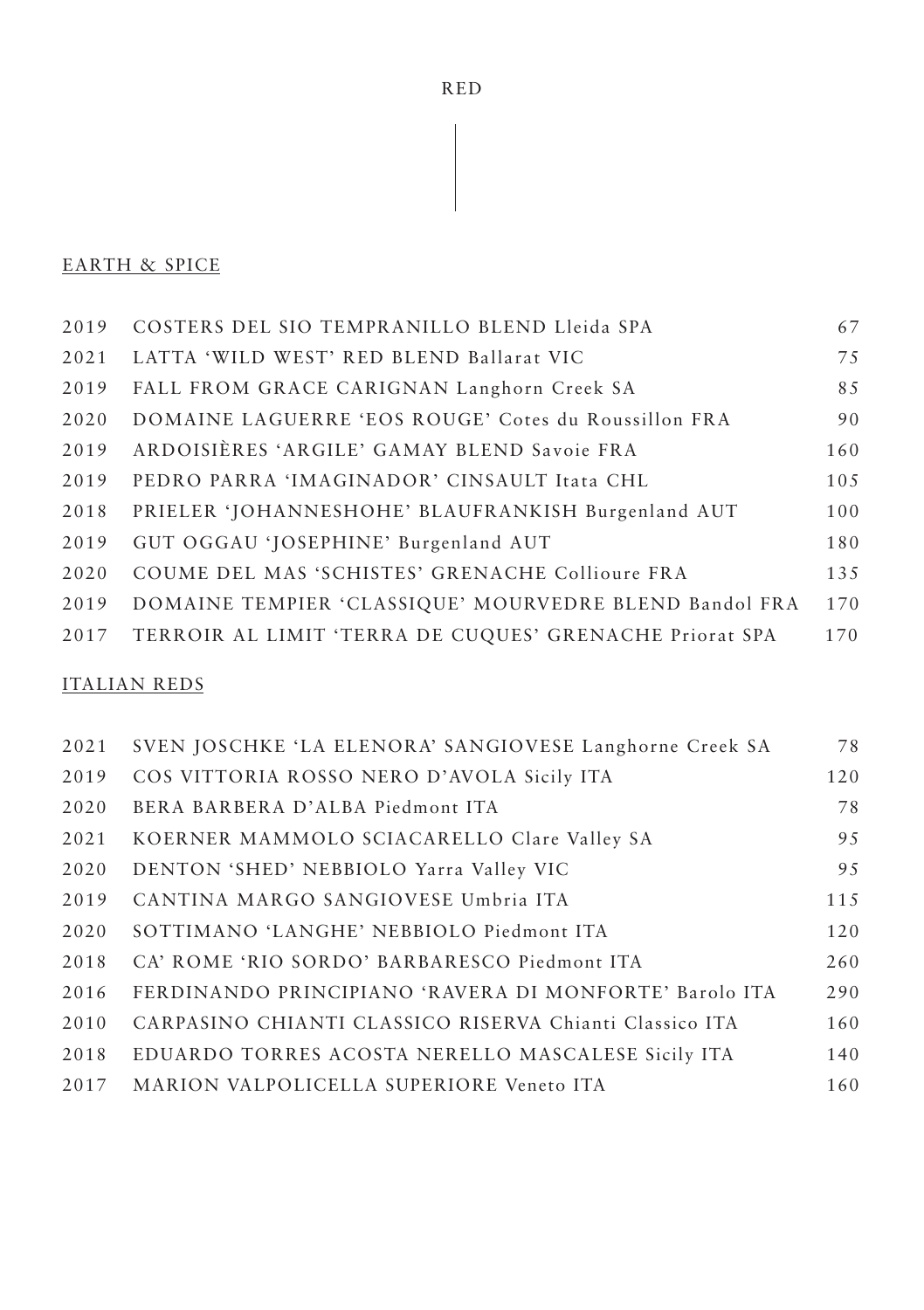# SYRAH & RHONE BLENDS

|      | 2020 THE LOST PLOT SHIRAZ Grampians VIC                          | 80  |
|------|------------------------------------------------------------------|-----|
| 2021 | IC's OWN 'BLUE BIRD' GRENACHE Regional Blend SA                  | 82  |
| 2019 | HEROES VINEYARD 'ANTI HEROES' SHIRAZ Otway Hinterland VIC        | 82  |
| 2019 | PLACE OF CHANGING WINDS SYRAH (2nd Bottling) Heathcote VIC       | 100 |
| 2020 | SVEN JOSCHKE 'KIKI' SHIRAZ Adelaide Hills SA                     | 120 |
| 2018 | AVANI SYRAH Mornington Peninsula VIC                             | 150 |
| 2019 | MINISTRY OF CLOUDS 'BLEWITT SPRINGS' SHIRAZ, McLaren Vale SA 155 |     |

## CABERNET & FRIENDS

| 2020 | MATIAS RICCITELLI 'HEY MALBEC' Mendoza ARG            | 90   |
|------|-------------------------------------------------------|------|
| 2018 | LES SABLONNETTES CABERNET FRANC Loire Valley FRA      | 82   |
| 2020 | BERNARD BAUDRY 'LE DOMAINE' CABERNET FRANC Chinon FRA | 110  |
| 2020 | DOMAINE GAVOTY ROUGE MERLOT Cabasse, Provence FRA     | 70   |
| 2019 | FIGHTING GULLY ROAD CABERNET SAUVIGNON Beechworth VIC | 80   |
| 2019 | MAC FORBES 'HUGH' CABERNET BLEND Yarra Valley VIC     | 160  |
| 2019 | VINTELOPER TOURIGA NACIONAL Langhorne Creek SA        | 78   |
| 2018 | KOOMILYA TOURIGA, GRACIANO, MATARO McLaren Vale SA    | 110  |
| 2018 | CLOS DE GAMOT MALBEC Cahors FRA                       | 110  |
| 2017 | CHATEAU PONTOISE CABARRUS Haut-Medoc FRA              | 12.5 |
| 2015 | MAISON BLANCHE GRAND VIN DE BORDEAUX St. Emilion FRA  | 180  |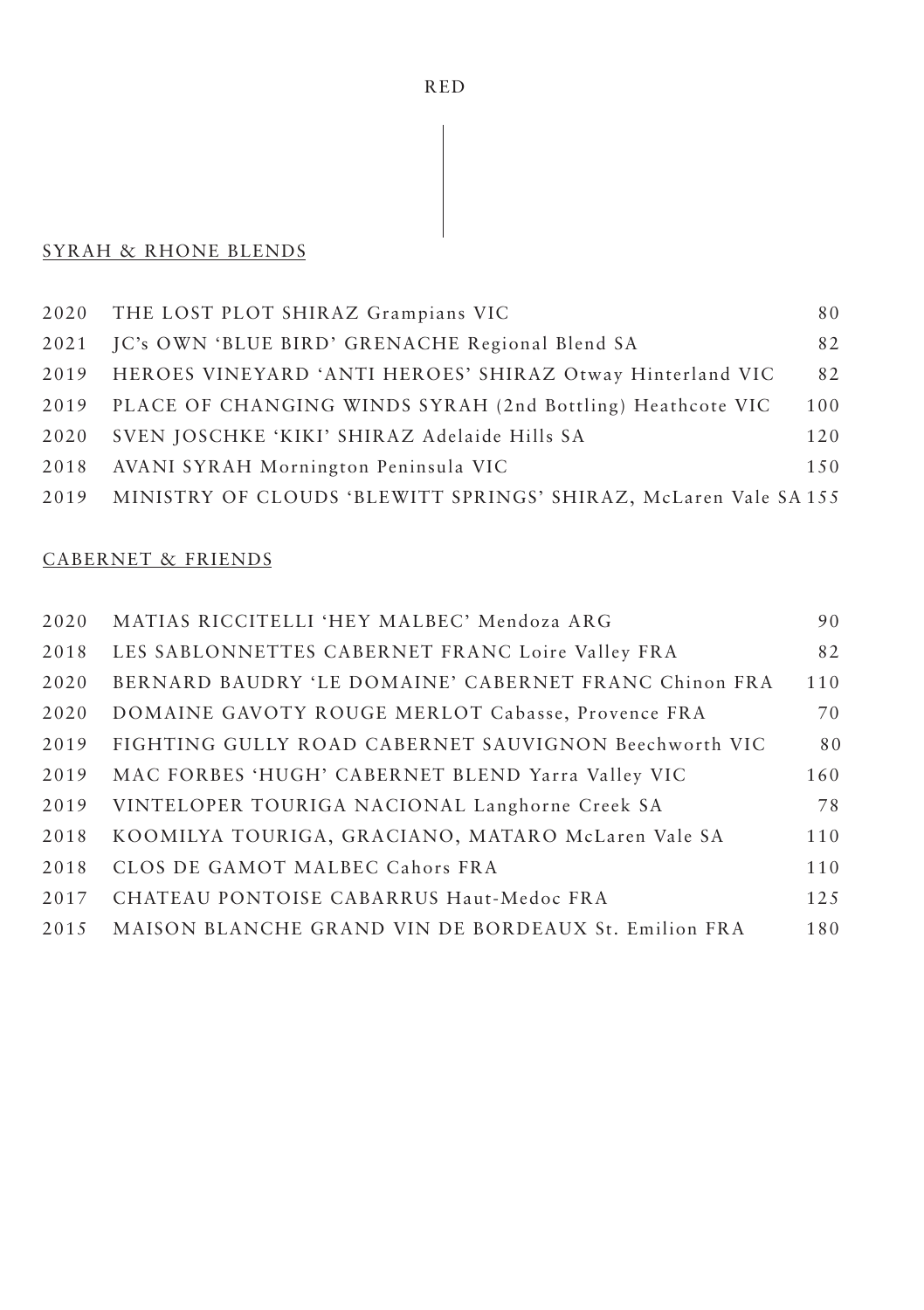# DESSERT WINE AND FORTIFIED (375 ML)

| 2010 MOUNT AVOCA CORDON CUT SAUV BLANC Pyrenees VIC (375ml) 72 |     |
|----------------------------------------------------------------|-----|
| 2018 DOMAINE PICHOT MOELLEUX CHENIN Vouvray FRA (750ml)        | 110 |
| 2019 CLEMENSBUSCH 'Marienburg Spatlese' Mosel GER              | 160 |
| 2009 CHATEAU CLIMENS 1er Barsac FRA                            | 300 |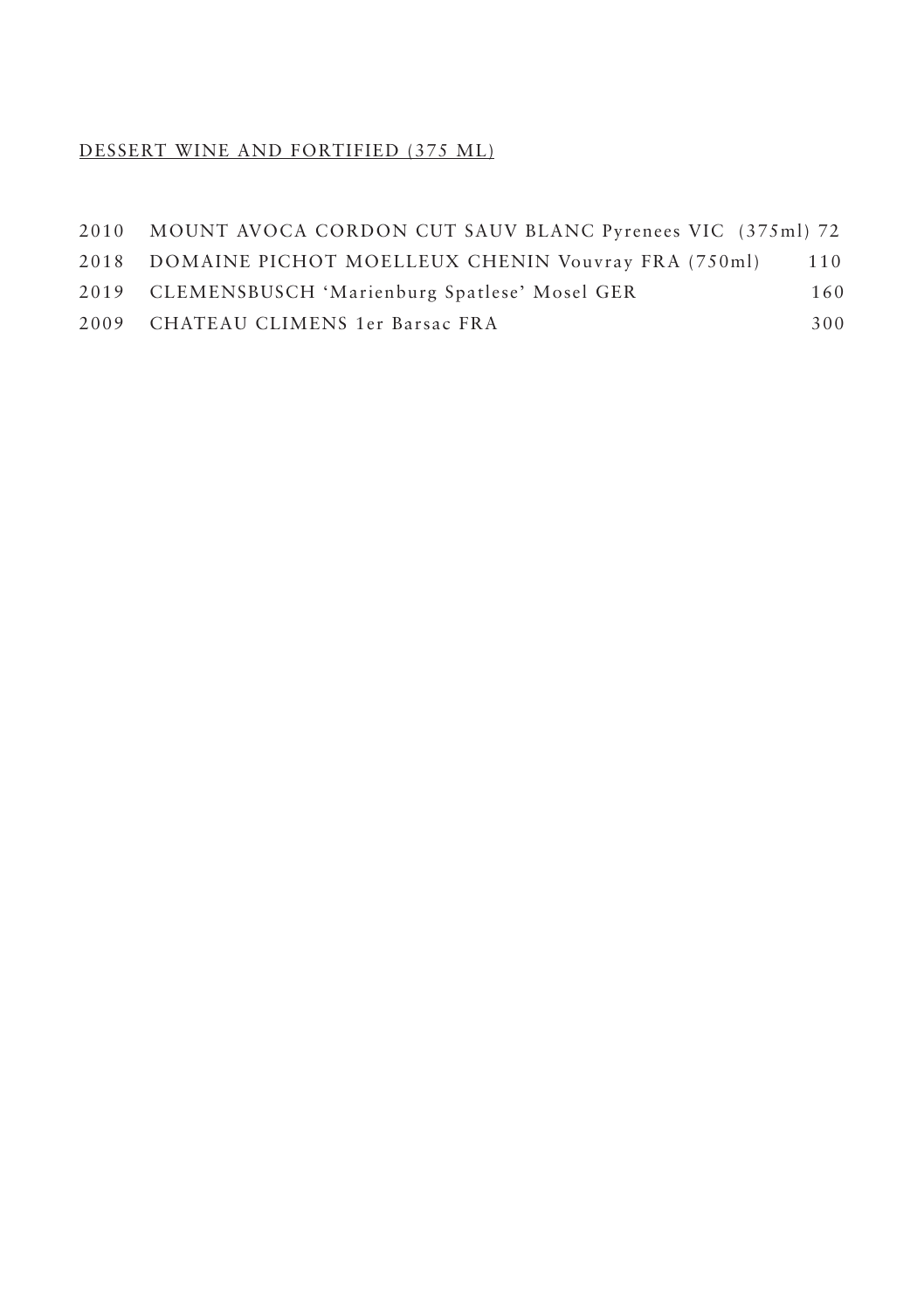#### APERITIF

| APEROL PADUA ITA                          | 11 |
|-------------------------------------------|----|
| CAMPARI MILAN ITA                         | 11 |
| PIMMS EDINBURGH SCO                       | 11 |
| PICON BIERE MARSEILLE FRA                 | 11 |
| DOLIN BONAL QUINA CHAMBERY FRA            | 11 |
| <b>SUZE PARIS FRA</b>                     | 12 |
| NEVER NEVER AQUAVIT THEBARTON SA          | 16 |
| JEAN BOYER PASTIS MAREMNE FRA             | 12 |
| WHITE POSSUM NAKED AMARETTO MELBOURNE VIC | 12 |
| CITRANGE AMARO MANDARINO Sicily ITA       | 14 |
| FRANGELICO PIEDMONT ITA                   | 10 |
| DOM BENEDICTINE FÉCAMP FRA                | 12 |
| LUXARDO LIMONCELLO VENOT ITA              | 12 |

### VERMOUTH

| LILLET BLANC PODENSAC FRA              | 11  |
|----------------------------------------|-----|
| LILLET ROUGE PODENSAC FRA              | 11  |
| DOLIN DRY CHAMBERY FRA                 | 11  |
| COCCHI AMERICANO VERMOUTH PIEDMONT ITA | 14  |
| COCCHI DI TORINO VERMOUTH Piedmont ITA | 14  |
| CARPANO ANTICA FORMULA TURIN ITA       | 13  |
| MANCINO ROSSO AMARANTO TURIN ITA       | 12  |
| MANCINO CHINATO TURIN ITA              | 14  |
| MANCINO SAKURA TURIN ITA               | 14  |
| SAISON SUMMER FLOWERS MELBOURNE VIC    | 1.5 |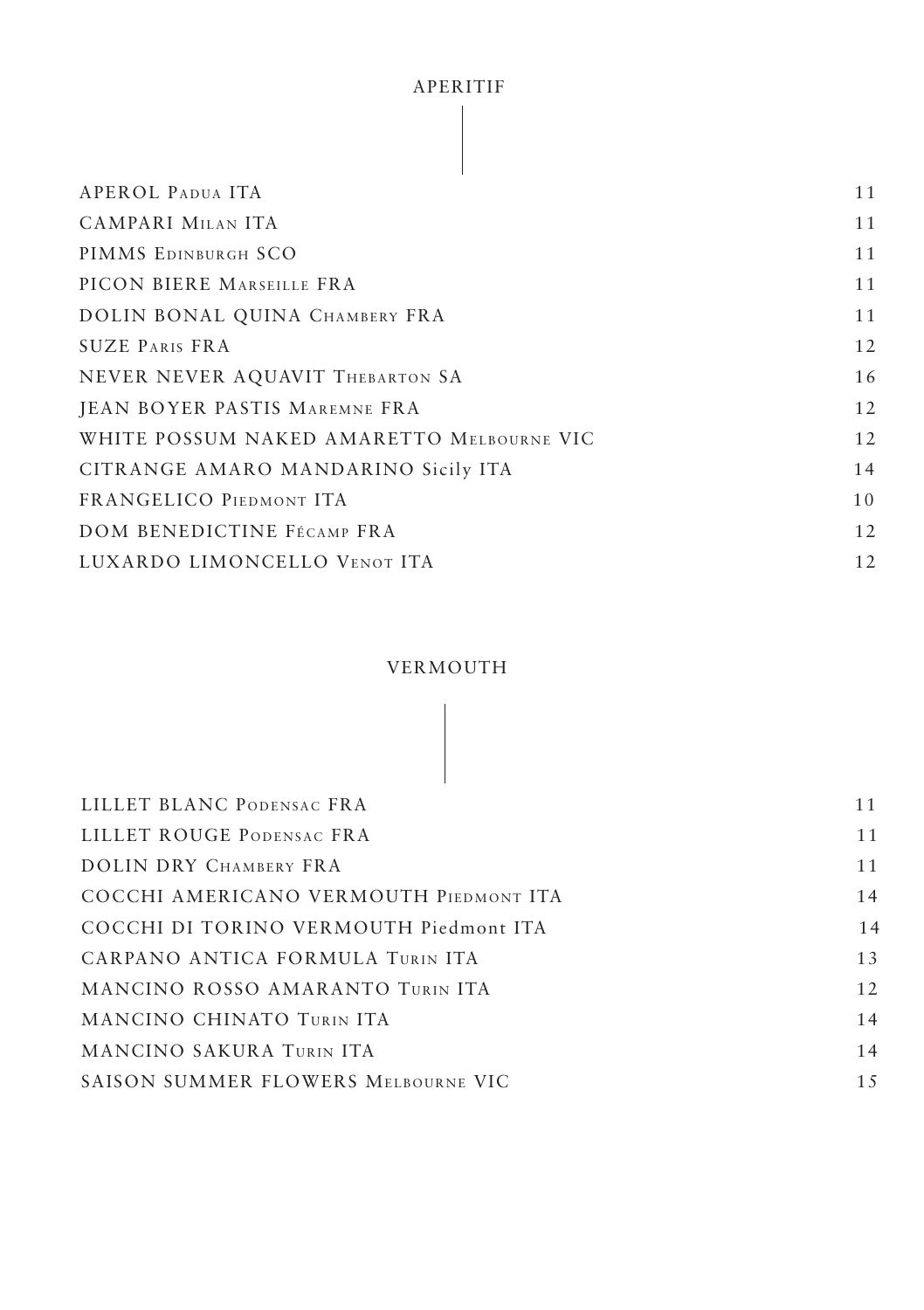# DIGESTIFS

| <b>BRAULIO BORMIO ITA</b>          | 10 |
|------------------------------------|----|
| CYNAR MILAN ITA                    | 11 |
| MONTENEGRO BOLOGNA ITA             | 14 |
| AMARO LUCANO BASILICATA ITA        | 12 |
| AVERNA CALTANISSETTA ITA           | 14 |
| FERNET BRANCA MILAN ITA            | 15 |
| PLOMARI OUZO Isidoros GRE          | 10 |
| LUIGI FRANCOLI GRAPPA Piedmont ITA | 12 |
| STREGA LIQUORE BENEVENTO ITA       | 14 |
| CHARTREUSE YELLOW VOIRON FRA       | 14 |
| <b>CHARTREUSE GREEN VOIRON FRA</b> | 15 |
| LUXARDO MARASCHINO VENETO ITA      | 11 |
| ZUCCA RHUBARB AMARO ITA            | 13 |
| SFUMATO AMARO ALDENO ITA           | 14 |
| AMARO RAMAZZOTTI MILAN ITA         | 14 |
| RUCOLINO AMARO ISCHIA ITA          | 21 |
| HENRI VALLET FERNET HIDALGO MEX    | 14 |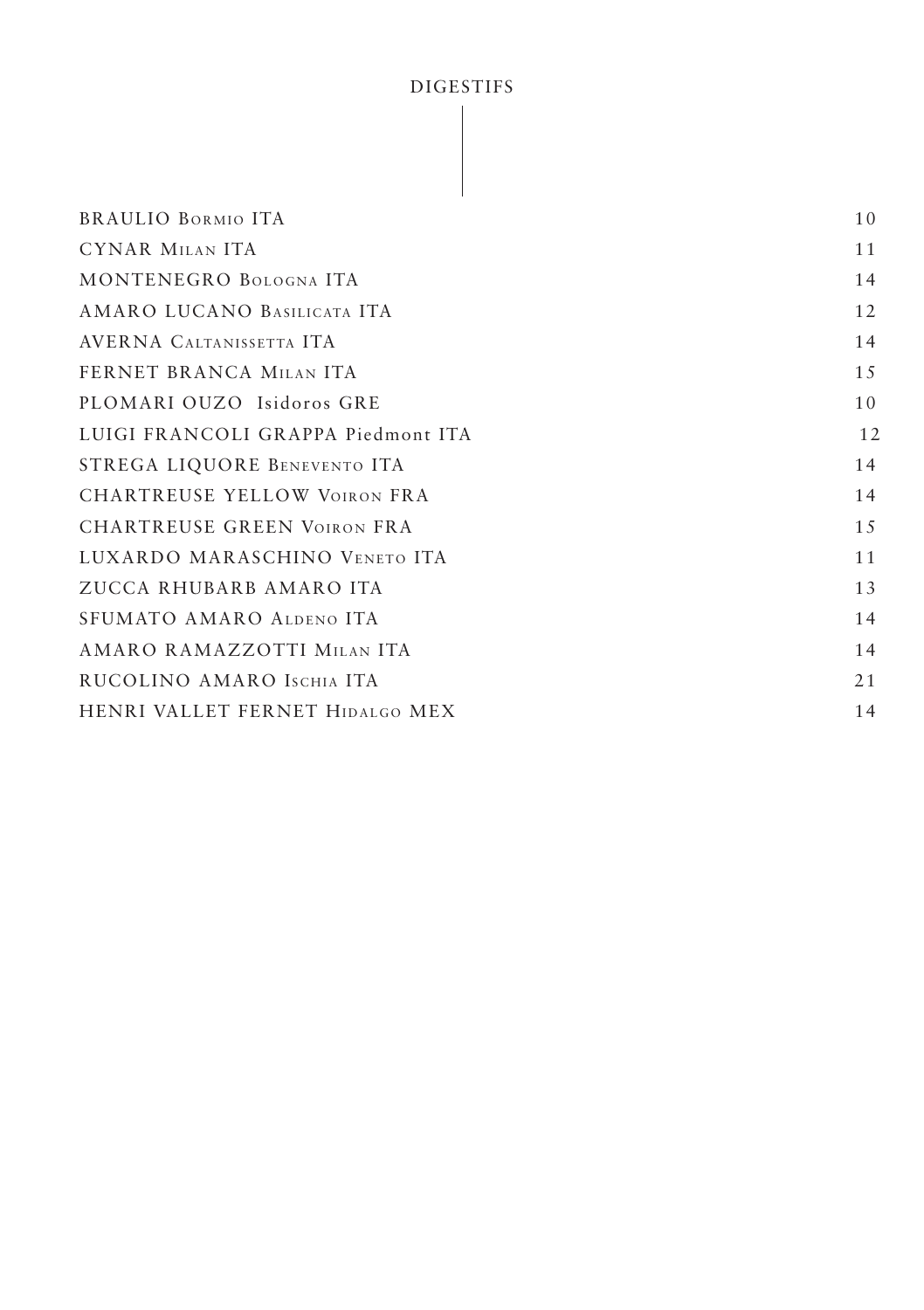# SPIRITS

| GIN - AUSTRALIAN                           |    |
|--------------------------------------------|----|
| NEVER NEVER TRIPLE JUNIPER THEBARTON SA    | 13 |
| NEVER NEVER SOUTHERN STRENGTH THEBARTON SA | 16 |
| NEVER NEVER OYSTER SHELL GIN THEBARTON SA  | 16 |
| APPLEWOOD CORAL Adelaide Hills SA          | 14 |
| SEVEN SEASONS GREEN ANT KENT TOWN SA       | 16 |
| MELBOURNE GIN COMPANY GEMBROOK VIC         | 13 |
| FOUR PILLARS DRY HEALESVILLE VIC           | 13 |
| FOUR PILLARS YUZU HEALESVILLE VIC          | 15 |
| FOUR PILLARS NAVY STRENGTH HEALESVILLE VIC | 17 |
| GIN - LONDON DRY & MODERN                  |    |
| WIDGES DRY GIN LONDON UK                   | 12 |
| <b>BROKERS LONDON DRY LONDON UK</b>        | 14 |
| TANQUERAY 10 LONDON UK                     | 16 |
| MARTIN MILLERS London UK                   | 14 |
| PLYMOUTH GIN PLYMOUTH UK                   | 14 |
| FORD'S GIN Thames UK                       | 13 |
| <b>HENDRICKS GIRVAN SCO</b>                | 14 |
| THE BOTANIST ISLAY SCO                     | 16 |
| <b>GIN MAHON MENORCA SPAIN</b>             | 14 |
| GIN MARE CAPRI COSTA DORADA SPAIN          | 16 |
| HERNO DRY GIN DALA SWE                     | 16 |
| MONKEY 47 SCHABERHOF GER                   | 18 |
| HAYMAN'S SLOE GIN LONDON ENG               | 13 |
| HAYMAN'S OLD TOM LONDON UK                 | 12 |
| VODKA                                      |    |
| TRIED AND TRUE PICARDE FRA                 | 12 |
| HAKU RICE VODKA KAGOSHIMA JAP              | 13 |
| KETEL ONE SCHIEDAM NL                      | 13 |
| HARTSHORN SHEEPS WHEY Birch's Bay TAS      | 17 |
| HARTSHORN PEATED WHEY BIRCH'S BAY TAS      | 17 |
| BELUGA GOLDLINE Marrinsk RUS               | 20 |
| BELVEDERE 'SMOGORY FOREST' Smogory POL     | 17 |
|                                            |    |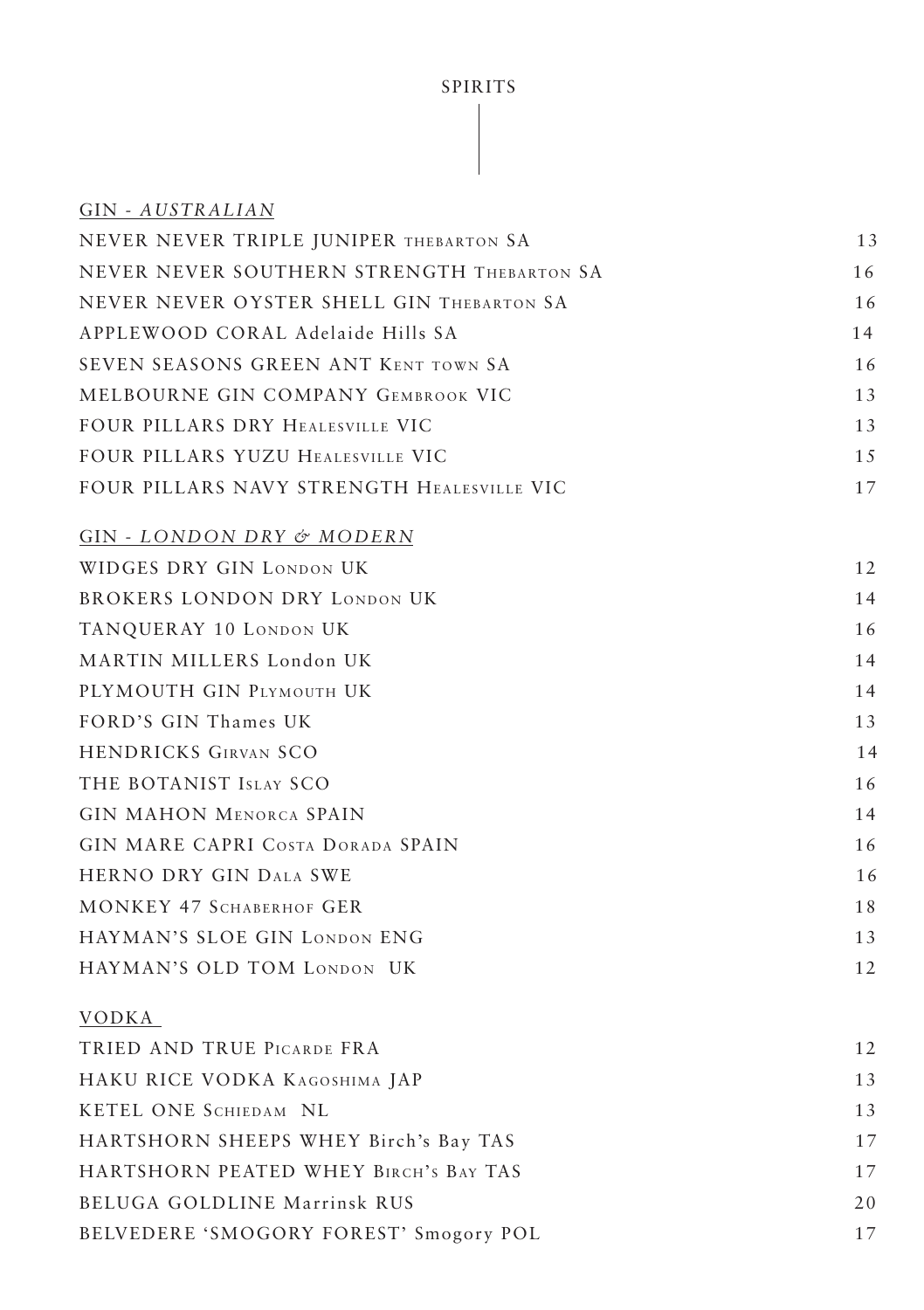# SCOTCH WHISKY

| <b>MONKEY SHOULDER DUFFTOWN SCO</b>             | 12 |
|-------------------------------------------------|----|
| DALWHINNIE 15YR INVERNESS SHIRE SCO             | 16 |
| BALVENIE DOUBLE WOOD 12 YR Banffshire SCO       | 16 |
| GLENDRONACH 12YR Aberdeenshire SCO              | 17 |
| <b>GLENMORANGIE QUINTA RUBAN ROSS SHIRE SCO</b> | 19 |
| <b>GLENMORANGIE NECTAR D'OR ROSS SHIRE SCO</b>  | 22 |
| BALVENIE 21 PORT CASK BANFFSHIRE SCO            | 40 |
| <b>GLENROTHES 12YR SPEYSIDE SCO</b>             | 16 |
| BOWMORE 15YR SHERRY CASK ISLAY SCO              | 17 |
| CAOL ILA 12YR ISLAY SCO                         | 21 |
| ARDBEG AN OA ISLAY SCO                          | 22 |
|                                                 |    |

# AMERICAN WHISKEY

| BUFFALO TRACE BOURBON FRANKLIN COUNTY KY       | 12  |
|------------------------------------------------|-----|
| WILD TURKEY RYE LAWRENCEBURG KY                | 12  |
| MAKERS MARK 46 LORETTO KY                      | 14  |
| WOODFORD RESERVE DOUBLE OAK Versailles KY      | 16  |
| EAGLE RARE STRAIGHT BOURBON Frankfort KY       | 14  |
| WILLET ROWAN'S CREEK BOURBON, BARDSTOWN KY     | 19  |
| RITTENHOUSE 100 PROOF LOUISVILLE KY            | 14  |
| BALCONES BABY BLUE WACO TX                     | 16  |
| MICHTERS BOURBON SCHAEFFERSTOWN PA             | 15  |
| MICHTERS SINGLE BARRELL RYE SCHAEFFERSTOWN PA  | 16  |
| HIGH WEST RENDEZVOUS RYE TOWN PARK UTAH        | 21  |
| KINGS COUNTY STRAIGHT BOURBON Brooklyn NY      | 2.5 |
| KINGS COUNTY BARREL STRENGTH 63.8% Brooklyn NY | 30  |
| KINGS COUNTY MOONSHINE Brooklyn NY             | 20  |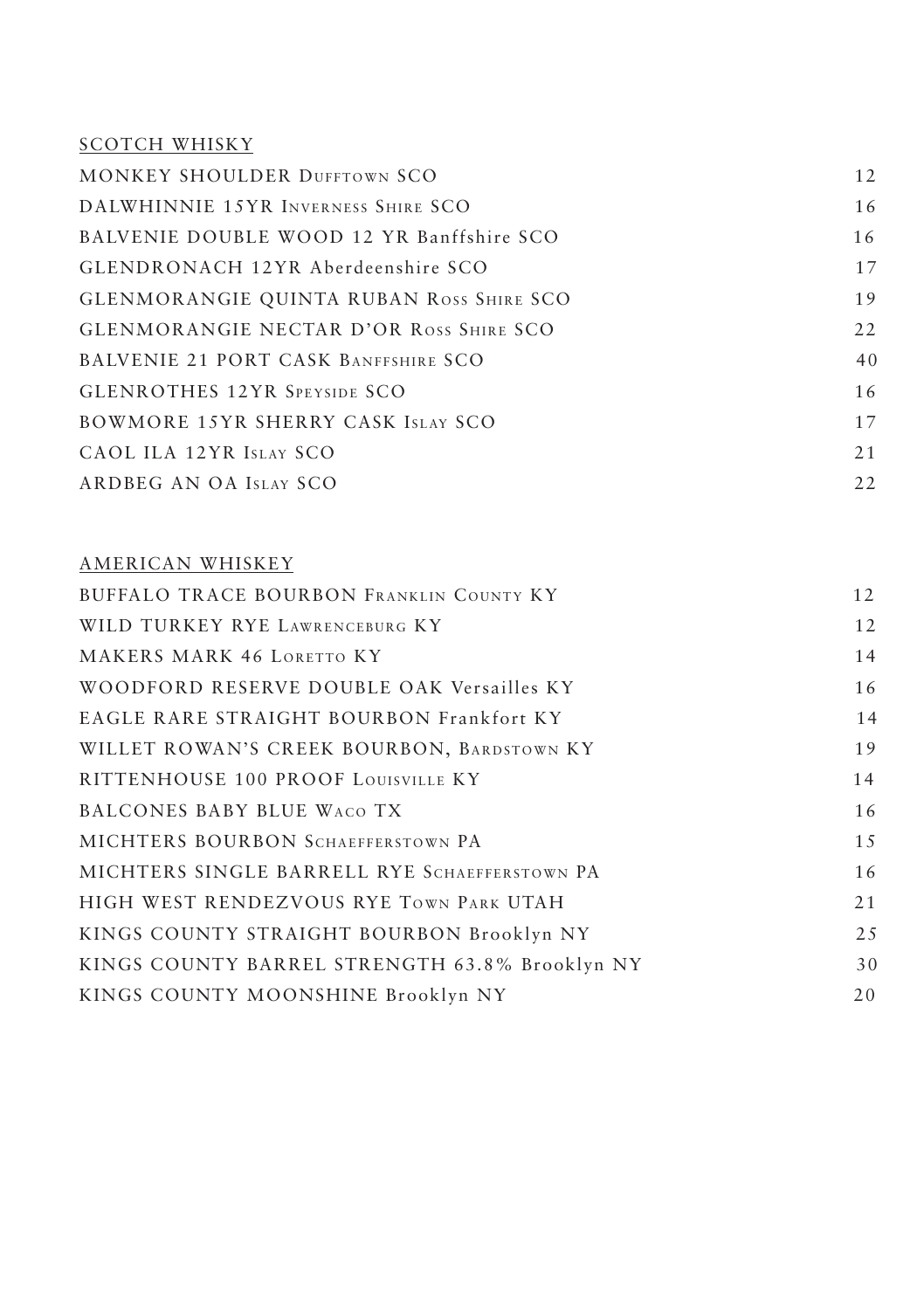| IRISH & WORLD WHISKEY                          |    |
|------------------------------------------------|----|
| BUSHMILLS BLACKBUSH Middleton IRE              | 12 |
| <b>GREEN SPOT ZINFANDEL CASK Middleton IRE</b> | 22 |
| REDBREAST 12YR Middleton IRE                   | 23 |
| PENDERYN PEATED, PENDERYN WAL                  | 16 |
| MACKMYRA SVENSK EK, GALVE SWE                  | 22 |
| SUNTORY KAKUBIN SHIMAMOTO JAP                  | 14 |
| NIKKA YOICHI, HOKKAIDO JAP                     | 23 |
| THE SHIN PURE MALT MIZUNARA NIIGATA JAP        | 20 |
| KAVALAN DS YILAN TAI                           | 20 |
|                                                |    |
| BAKERY HILL CASK STRENGTH Bayswater VIC        | 27 |
| BAKERY HILL PEATED Bayswater VIC               | 27 |
| LARK CLASSIC CASK Hobart TAS                   | 28 |
| OLD KEMPTON SOLERA CASK KEMTON TAS             | 38 |
|                                                |    |
| TEQUILA & MEZCAL                               |    |
| CAZADORES BLANCO Jalisco MEX                   | 13 |
| OCHO BLANCO ARANDAS MEX                        | 18 |
| ARETTE BLANCO JALISCO MEX                      | 15 |
| CALLE 23 REPOSADO JALISCO MEX                  | 15 |
| FORTALEZA REPOSADO Jalisco MEX                 | 21 |
| FORTALEZA ANEJO Jalisco MEX                    | 30 |
| DON FULANO BLANCO JALISCO MEX                  | 21 |
| DON FULANO ANEJO JALISCO MEX                   | 23 |
| DON FULANO IMPERIAL EXTRA-ANEJO JALISCO MEX    | 35 |
|                                                |    |
| QUIQUIRIQUI MEZCAL OAXACA MEX                  | 15 |
| ALIPUS JOCEN SAN LUIS OAXACA MEX               | 16 |
| ALIPUS JOVEN SAN JUAN OAXACA MEX               | 16 |
| EL JOLGORIO CUIXE MEZCAL Oaxaca MEX            | 25 |
| MEZCALOSFERA PAPALOTE JUAREZ MEX               | 33 |
| GRACIAS A DIOS TOBALA SAN PEDRO MEX            | 29 |
| LAS PERLAS RAICILLA DE COSTA JALISCO MEX       | 20 |